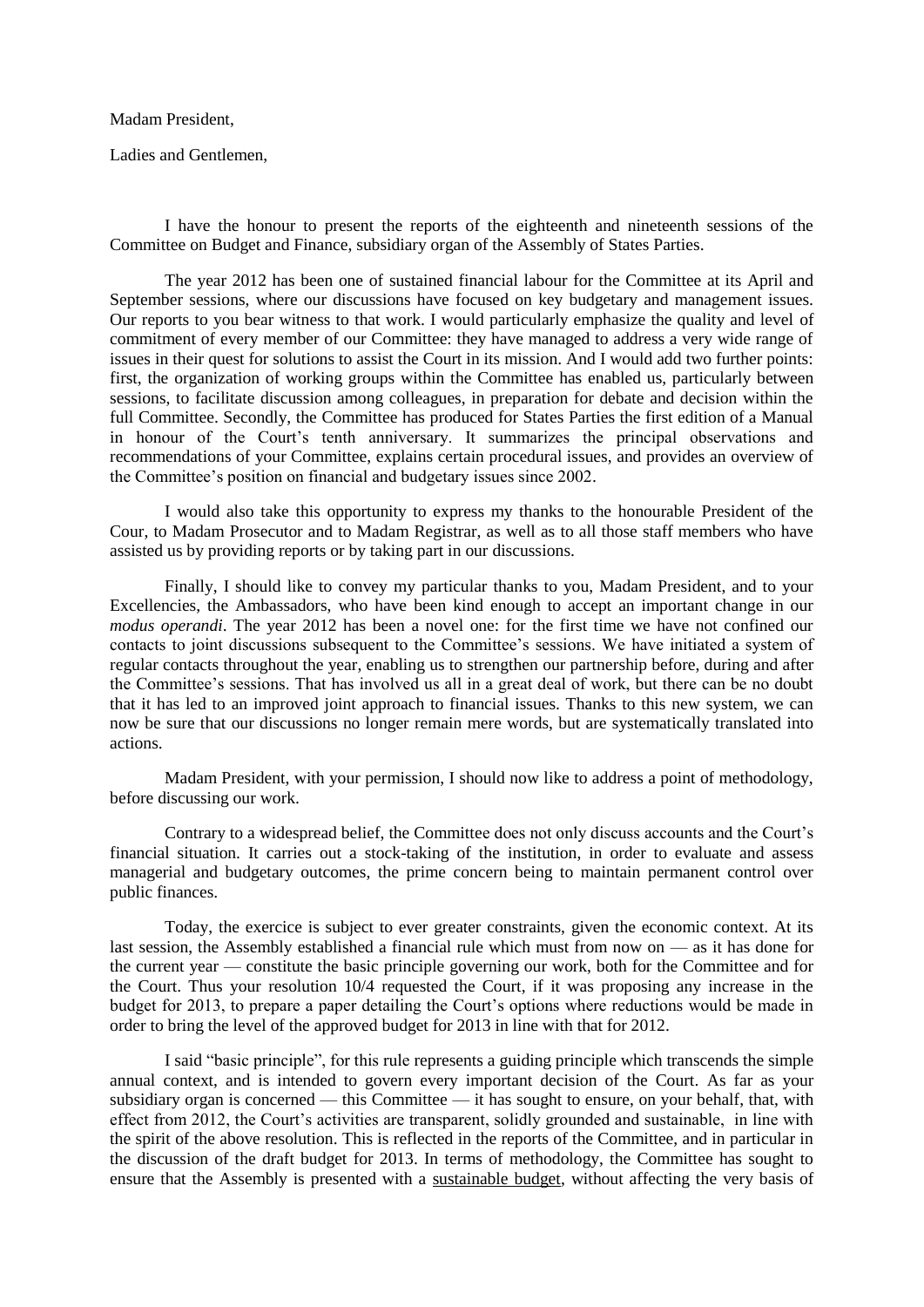our judicial institution, namely the fight against impunity for the perpetrators of the most serious crimes.

Madam President, Ladies and Gentlemen,

You have seen the Committee's two reports for the fiscal year 2012. Their scheme does not differ significantly from previous years. That for April 2012 relates principally to issues of budgetary implementation and oversight, and to administrative and human resources issues. The report for the September/October session was aimed essentially at addressing financial and budgetary issues, either directly or through the impact of administrative decisions, while conducting an in-depth analysis of our institution's future needs.

For purposes of this address, I will confine myself to a summary of the main cross-cutting issues.

**First, as regards financial issues**, the Committee has made a number of recommendations relating to the scale of assessment and the replenishment of the Contingency Fund.

Thus for 2013 it has recommended that the Court make a provisional calculation of States Parties' contributions in accordance with the scale approved by the United Nations for its regular budget for 2012. The final calculation should then be based on the scale adopted by the UN General Assembly for its regular budget for 2013 at its Sixty-Seventh Session, adjusted in accordance with the principles on which that scale is based.

In 2012, the Court has submitted eight notifications to the Committee for access to the Contingency Fund, in a total amount of  $63.8$  million. The Committee has recommended that the Court make optimal use of existing resources, and provide a report on the use of additional General Temporary Assistance in each major programme, so as to ensure effective oversight of these additional reources, as well as providing the Assembly with an updated estimate of costs. To date, the Committee has been informed that, with costs estimated at 98.5% as at 31 December 2012, recourse to the Fund is likely to be limited to  $\epsilon$ 0.5 million.

In this regard, the Committee recommends that the Court should, within 60 calendar days following the notification to access to the Fund, send, through its President, a written report providing an update on the use of the resources requested, with a view to the exercise of financial control over notifications. Furthermore, we stressed in our April report that extreme caution should be exercised in accessing the Fund. It is not to be treated as an alternative method of financing.

We have also addressed the question of amendments to the Financial Regulations and Rules. The Committee, while approving the proposed amendments, considers that the Court must continue its dialogue with the external auditors, with a view to facilitating IPSAS implementation.

The investment of liquid funds was discussed. It was agreed that the prime concern should be to preserve investment capital, while seeking an adequate return. The Court should determine which banks should be used, taking into consideration its cash flow needs and banks' credit ratings in unstable financial market conditions.

Finally, the Working Capital Fund was discussed, and the Committee recommended that the fund be maintained at its current level, given the strength of the Court's cash-flow situation.

I would further add that, as regards efficiency measures, at every session the Committee monitors the gains reported by the Court. While still lacking an analytic accounting tool that would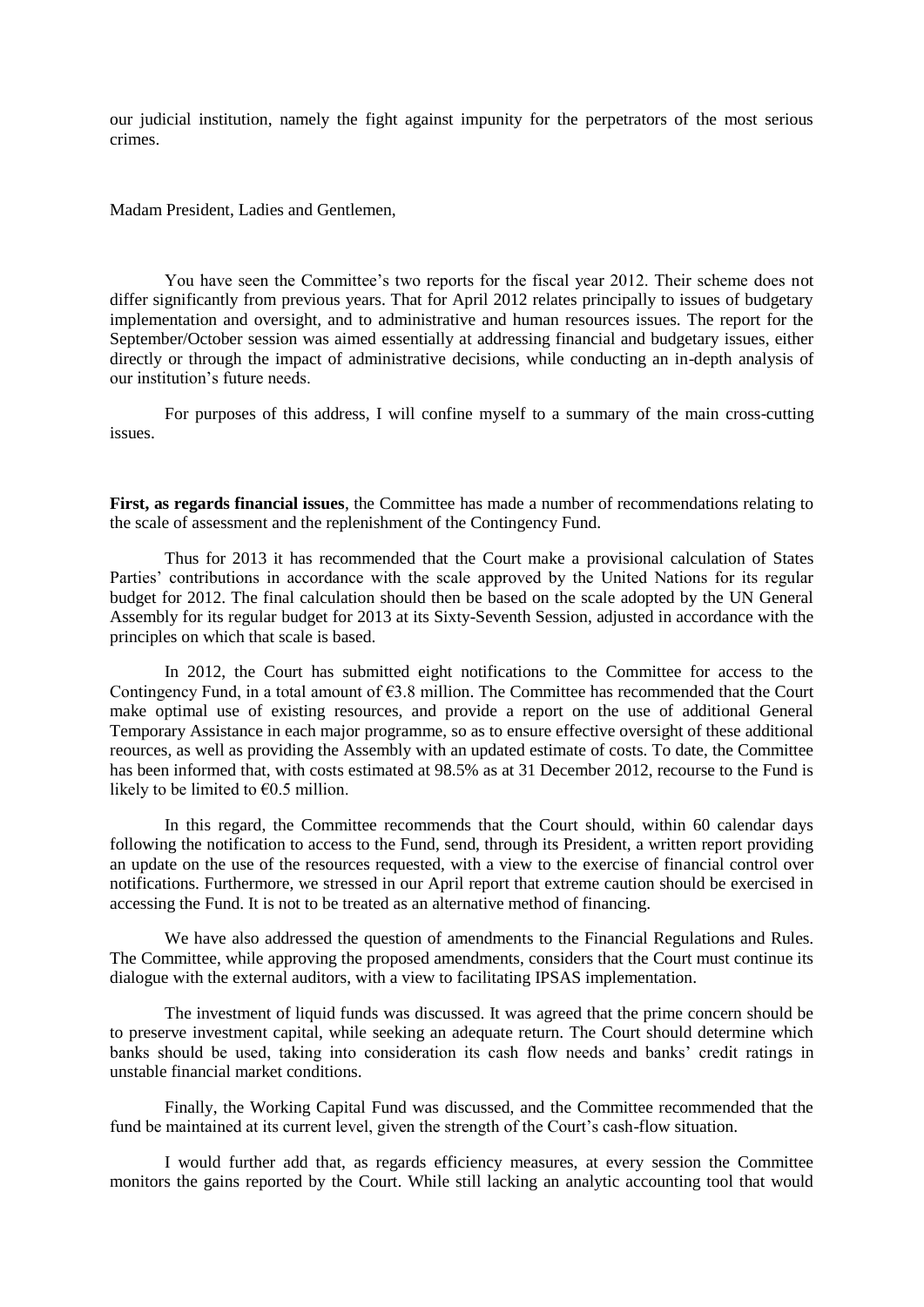permit detailed oversight of the impact of the measures adopted by the Court, the Committee notes the significant efforts deployed in this area.

**Secondly, as regards organizational issues**, the Committee has recommended that the Court establish a process enabling its financing needs to be ranked according to its priorities. In the same spirit, it has asked the Court to implement a zero-based budgeting exercise for its public infomation, documentation and outreach activities. It was clear tha this was an area which could benefit from greater sharing of resources among the Court's various organs. Similarly, the Committee has asked the Court to make further endeavours to implement analytic accountability at less cost. The aim is to obain a more precise view of the cost of each activity. As regards the implentation of IPSAS (international public accounting standards), steady progress is being made, and at every session the Committee monitors progress in the installation of tools for the provision of financial information.

In relation to the Trust Fund for Victims, the Committee has recommended that the Court and the Fund Secretariat jointly undertake a thorough review in order to mitigate exchange rate risks.

**Thirdly, as regards administrative issues**, this year the Committee has taken the opportunity to make a number of proposals which we believe to be of importance to this Assembly.

After lengthy discussion with the Court and the various organs, the Committee believes and recommends that the Assembly should approve the health insurance subsidy scheme for retirees. As to the Junior Professional Officer Programme (JPO), a further submission is to be made at the Committee's next session, and a proposal will be submitted to you in due course. You will doubtless also have noted in the Committee's reports for 2012 that we have recommended caps on funds for legal representation, supplies and equipment, but also for the use of consultants. In relation to the latter, the Committee has suggested that you establish a ceiling, as well as harmonizing their budgetary treatment: it is surprising, to say the least, to find that any reduction in funds for consultants is matched by a proportionate increase in those for contractual services!

As regards post vacancy rates in relation to staff numbers, the Committee recommends that the Court continues to maintain a vacancy rate for established posts, and recommends a general vacancy rate of 8 %, save in the special cases mentioned in the report.

However, one of the Committee's principal proposals relates to its recommendation that the Assembly should integrate the increase in United Nations common system costs in respect of staff into the budget for 2013. As to the details, I would refer you to our report from last September on this matter, while emphasizing that we need to resolve this issue here and now, and above all avoid seeing future budgets burdened as a result of a multiplier effect, which would complicate your task still further.

In brief, the Committee noted that the Assembly had requested the Court to join the United Nations Staff Joint Pension Fund. Article 3(b) of the Fund's Regulations and Rules provides that membership in the Fund shall be open to any specialized agency, as well as to any other international, intergovernmental organization which participates in the common system of salaries, allowances and other conditions of service of the United Nations. Admission to membership of the fund shall be by decision of the General Assembly upon the affirmnative recommendation of the Board, after acceptance by the organization concerned of those Regulations and Rules. At its second session, the Assembly adopted the Court's Staff Rules and Regulations, several of whose provisions are based on those of the UN common system. It should further be noted that the Court submitted its Staff Rules and Regulations to the Board, and that the General Assembly authorized admission of the Court to membership of the Fund. In these circumstances the Committee considered that the Court was bound by the Regulations of the Fund, and thus obliged to apply to its staff the main elements of the common system, such as classification of posts and salary scales and allowances.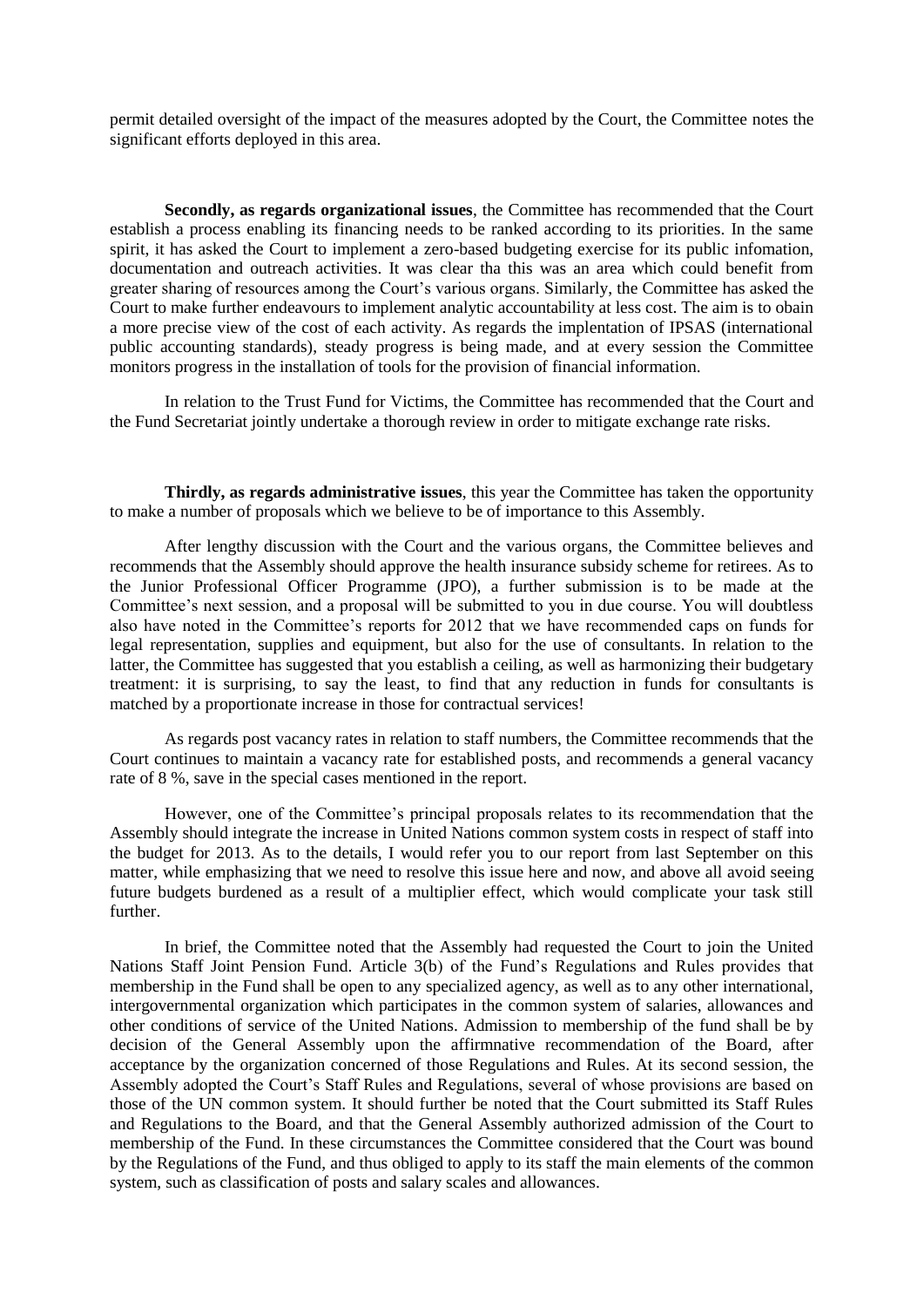One final cross-cutting issue needs to be mentioned here: at its eighteenth session the Committee stressed the need to introduce a culture of personal accountability among staff, which should accordingly include a system of rewards for good performance and sanctions for poor performance, while at the same time pointing out that any reclassification of posts at Professional level needed to be approved by the Assembly.

**Fourthly, as regards the Court's activities**, the Committe has held lengthy discussions with the various organs of the Court with a view to establishing a permanent link between the resources requested and the Court's actual judicial activity underlying its financial requests. The Committee has thus recommended a reduction in certain budget lines relating to operational support for 2013, details of which you will find in the annex to our report. These mainly involve travel costs, contractual services and general operating costs for MP III. Since these four items represent a total of  $\epsilon$ 4.7 million for 2013, an across-the-board cut of 5 % has been proposed, namely  $\epsilon$ 235,000, while excluding the other major programmes from this reduction.

I believe it would help you to obtain a proper grasp of our work if I emphasize an important point in our report. It will not have escaped your notice that, over Major Programmes I to VII, we have proposed a complementary micro-economic approach, involving reductions either in budgets or in individual budget lines. This has all, of course, been undertaken in light of our discussions with the Court, and on the basis of its reported activities.

However, I would at once add that our work depends to a great extent on the knowledge available to us of the Court's overall strategy and of the judicial decisions taken by it in the course of the past year. Clearly, it is judicial activity which primarily drives our forecasts. And the Assembly must constantly bear in mind the fact that a budget forecast can only be based on the knowledge available at the time when it is made. You may rest assured that, when unforeseeable events do occur, the Committee cooperates closely with the Court in order to confine access to the Contingency Fund to what is strictly necessary.

**Fifthly, as regards legal aid**, the Committee has this year recommended that the Assembly adopt the Registry's proposals for lump-sum payments to teams to be adjusted in light of fluctuations in procedural activities. This should already result in overall savings of more than a million euros from 2013. Your Committee has accordingly applied the logical consequences of this to the proposed budget for the forthcoming year.

The aim here is not drastically to reduce the resources available to teams representing defendants or victims, but to adjust legal aid so that it covers those items for which it is normally intended. Other aspects will certainly be the subject of further consideration in the future: inter alia, indigence and representation of the parties in the reparations phase. Other alternative mechanisms might be established in place of certain current structures. The Committee has thus questioned the maintenance in its present form of the Office of Public Counsel for the Defence.

**Sixthly, regarding the Court's premises**, the Committee has proposed a certain number of savings in the draft programme budget for 2013 (for example,  $\epsilon$ 120, 000 for the interim premises). As regards the permanent premises, the Committee has recommended that the Court rapidly set up a body to make a long-term study of the implications of the move to the new premises. The working group will also need to provide the necessary detailed data to enable new States Parties, acceding after completion of the permanent premises, to be informed of their contribution to the financing of the project. I would further add that the Committee has again sought to limit the costs of the new equipment that will need to be purchased.